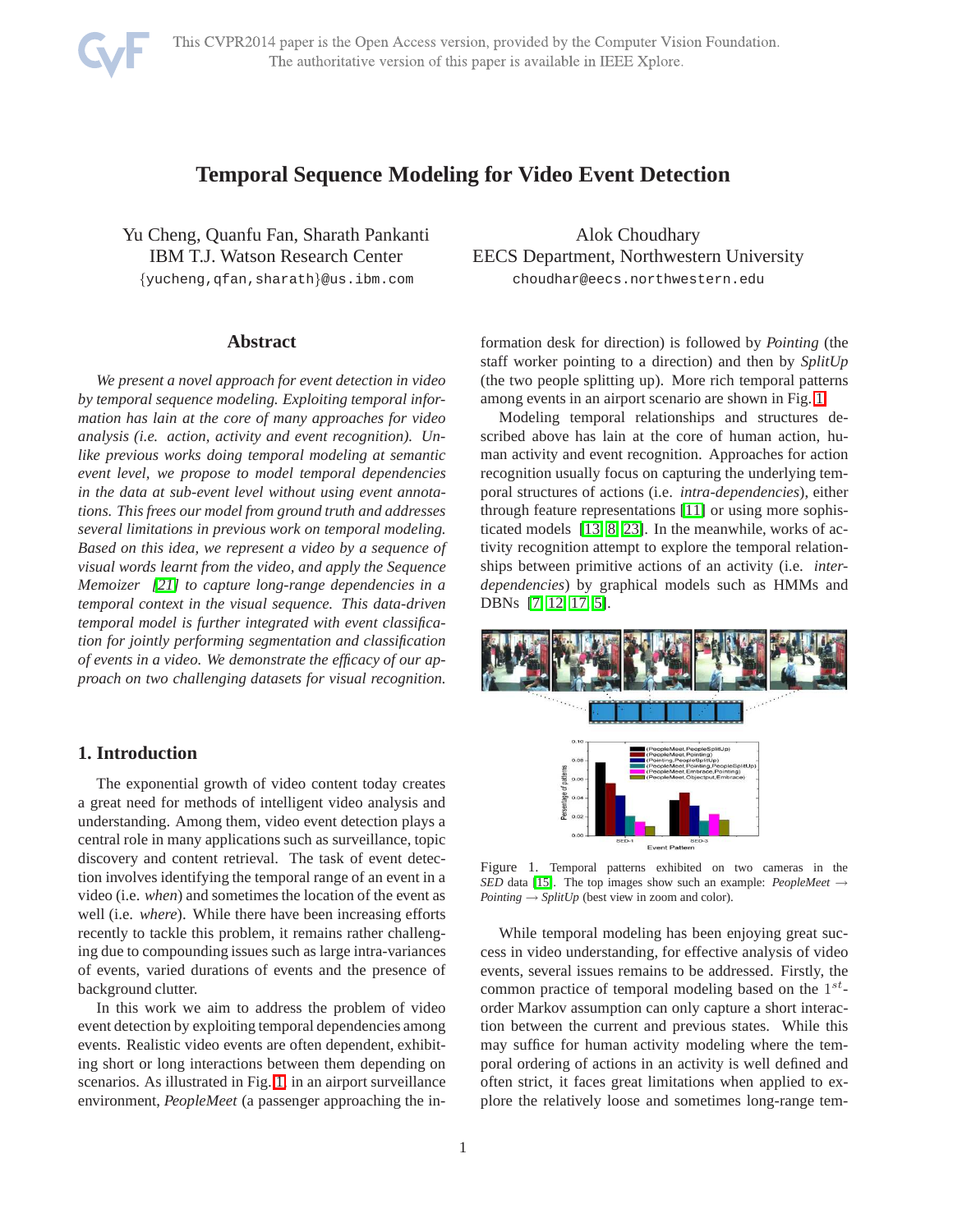poral contexts (usually unknown) often presented in event data. The *n-gram* models such as [\[1\]](#page-7-10) used in speech recognition might help, but in practice they tend to suffer from insufficient training data for capturing the complex relationships and computational scalability issues. Secondly, in many cases, there are only a few events of interest in a video and they are often accompanied with a substantially larger amount of *null* events or background clutter. Consequently, the Markov assumption will be heavily biased towards *null* events and weaken the dependencies between true events, leading to unsatisfactory performance. Thirdly, most approaches build temporal models directly from ground truth. Such models cannot discover temporal patterns associated with unannotated events regardless of how strong the dependencies are. For instance, the relationship between *PeopleMet*, *Pointing* and *SplitUp* in the above example, would not be captured if any two events were unavailable in the annotations.

To address the aforementioned limitations, we present a novel approach for video event detection based on temporal modeling. We formulate the detection task as a problem of sequence modeling where our goal is to break a visual sequence into segments of varied lengths and label them with events of interest or a *null* event. Based on this formulation,we first represent a video by a sequence of visual words learnt from our data in an unsupervised way with k-means clustering (Fig. [3\)](#page-2-0). We then apply the Sequence Memoizer (SM) [\[21\]](#page-7-0) to explore temporal dependencies among the visual words in the sequence. The SM, a non-parametric Bayesian approach initially developed for language modeling, can effectively model long-range contexts in discrete sequence data as well as the power-law properties [\[24\]](#page-7-11) exhibited in a wide variety of problems. More specifically, SM-based sequence model is empowered with the ability to predict the occurrence of a subsequent visual word in a sequence conditioned on all its previous contexts observed. It is this ability that enables a robust way of temporal modeling without heavily relying on annotation. We finally integrate the sequence model and event classification into a framework that performs segmentation and classification of events jointly in a video.The optimal segmentation can be found efficiently by dynamic programming, similar to the work of [\[6\]](#page-7-12).

An overview of our approach is illustrated in Fig. [2.](#page-2-1) To the best of our knowledge, this is one of the very few approaches that apply a viable statistical approach to model long-range contextual dependencies for a visual recognition problem. It presents several advantages over previous works. The sequence model is built upon visual words (subevents), not on annotated events, thus it does not require ground truth. As demonstrated later, such temporal modeling on sub-event level is superior to its event-level counterpart. In addition, our approach automatically discovers the

temporal contexts and structures inherent in the data and exploiting them to enhance detection. We validate our approach and demonstrate its efficacy using two challenging visual recognition datasets.

# **2. Related Work**

A lot of schemes have been proposed for the human action recognition. Most of them perform classification on pre-segmented clips, exploiting temporal information either through feature representations [\[11,](#page-7-1) [20\]](#page-7-13) or more sophisticated models [\[13,](#page-7-2) [8,](#page-7-3) [19,](#page-7-14) [23\]](#page-7-4). For example, Laptev et al. [\[11\]](#page-7-1) applied bag of spatiotemporal interest points to classify human motion in realistic video settings. Tran & Sorokin [\[20\]](#page-7-13) developed motion context features to learn nearest neighbor metric for classifying actions in YouTube videos. Niebles *et al.* [\[13\]](#page-7-2) developed an unsupervised model for human actions detection based on probabilistic Latent Semantic Analysis. More recently, Tan et al. [\[19\]](#page-7-14) developed a variant of HMM model that is trained in a max-margin framework to automatically discover discriminative and interesting segments of video. Zhang et al. [\[23\]](#page-7-4) proposed an approach that can identify both local and long-range motion interactions to handle long-term activities more effectively.

For applications where the temporal range of an action or event needs to be identified in a video, sliding window is a popular technique [\[3,](#page-7-15) [9\]](#page-7-16) to turn a classifier into a detection method. For example, Chen *et al.* [\[3\]](#page-7-15) built an event classifier based on a Fisher vector coding representation for surveillance events, and then combined techniques of sliding windows, multi-scale detection and nonmaximum suppression for event detection. The difficulty of such approaches is the determination of a classification threshold for true events. Due to this limitation, more recent efforts have proposed to learn framework for simultaneous segmentation and recognition in longer video sequences [\[18,](#page-7-17) [14,](#page-7-18) [6\]](#page-7-12). For example, Oh *et al.* [\[14\]](#page-7-18) developed a linear dynamical system to model honeybee behavior. The work of [\[6\]](#page-7-12) trains a discriminative recognition model with a multi-class SVM that maximizes the separating margin between classes, in a similar spirit of [\[18\]](#page-7-17) which maximizes the overall classification scores.

Another related direction of our work is human activity recognition. Most of works in activity recognition explore the temporal relationships between primitive actions of an activity (i.e. *inter-dependencies*) using graphical models such as HMMs and DBNs [\[7,](#page-7-5) [12,](#page-7-6) [17,](#page-7-7) [5\]](#page-7-8). However, such approaches usually require domain knowledge to build or guide temporal modeling.

Our approach is different from these previous methods in several aspects: 1) our model can capture both intradependencies and inter-dependencies simultaneously by explicitly modeling the temporal relations over video segments; and 2) the model can capture and exploit long-range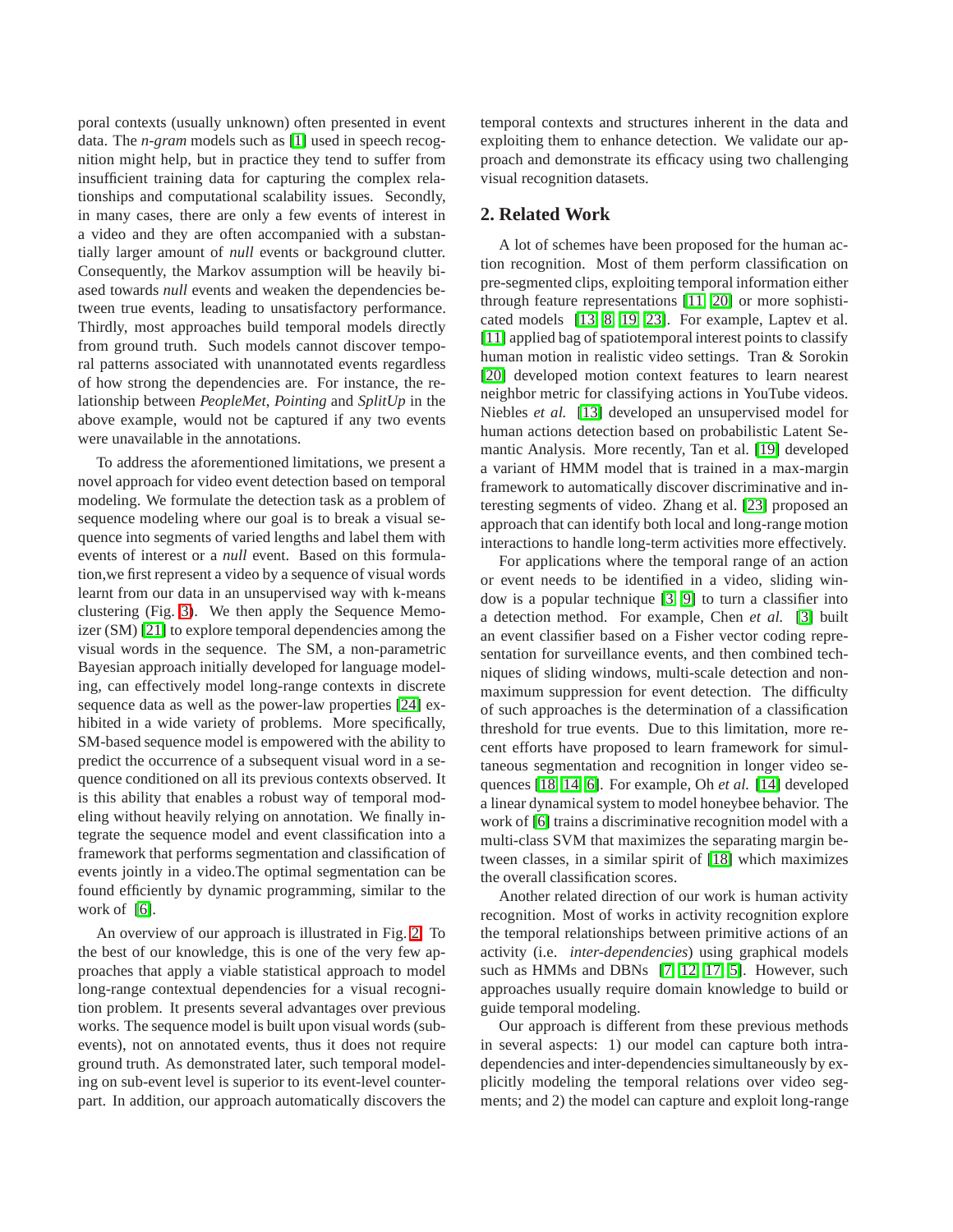

<span id="page-2-1"></span>Figure 2. Given an input video, our approach divides it into a sequence of temporal segments uniformly and then builds a temporal model on top of the sequence to capture long contextual dependencies in the visual data sequence. Then the approach combines the temporal model and event classification to jointly perform event segmentation and classification.

temporal dependencies in the data; and 3) the model construction does not rely on event annotations or ground truth.

### <span id="page-2-3"></span>**3. Our approach**

Unlike most previous works on event detection such as [\[3\]](#page-7-15) that treat video segmentation and event classification separately, our approach performs video segmentation and classification jointly with a temporal model described later in Section [4.](#page-3-0) The motivation behind temporal modeling is to exploit rich temporal structures and dependencies that often exist in event data to enhance detection. We start by introducing the video representation in our approach.

#### <span id="page-2-4"></span>**3.1. Video Representation**

Given an input video  $X$ , we first divide it into *n* temporal segments of a fixed length  $l_{seg}$ , i.e.  $\mathbf{X} = {\mathbf{x}_1, \mathbf{x}_2, \cdots, \mathbf{x}_n}$ . We then compute the bag of words (BOW) feature for each segment upon motion SIFT key points [\[2\]](#page-7-19). The segments are further clustered into  $k$  visual words using  $k$ means, and each segment is assigned a visual word. Finally, the video is represented by a sequence of visual words  $\mathbf{W} = \{w_1, w_2, \cdots, w_n\}$ . In our experiments,  $l_{seq}$  was set invariantly to the total length of the video, and  $k$  usually ranges from 600 to 900 depending on the complexity of the data.

Fig. [3](#page-2-0) illustrates a few subsequences learnt from our data. One immediate observation is that the same event tend to generate similar visual words. A visual word from one event may statistically interact with another one from a different event, even though the two words can be temporally distant. For instance,  $K$  and  $P$ . We shall show how to model this type of long-range interactions later on in Section [4.](#page-3-0)



<span id="page-2-0"></span>Figure 3. Samples of visual word sequences related to events. A same event tends to generate similar visual words. Words for *null* events are skipped here for clarity.

#### **3.2. Joint Segmentation and Classification**

With the video representation described above, our goal is to partition  $X = \{x_1, x_2, \dots, x_n\}$  into m units and label each unit with an event of interest or a *null* event (Fig. [2\)](#page-2-1). Here a unit is a set of consecutive segments of **X**. Let  $S = \{s_1, s_2, \dots, s_m\}$  be such a partition where a unit  $\mathbf{s}_i = \mathbf{X}_{t_i^1:t_i^2} = [\mathbf{x}_{t_i^1}, \dots, \mathbf{x}_{t_i^2}]$  and  $t_i^1$  and  $t_i^2$  specify the start and end indices of the segments in  $s_i$ . Also, let  $Y =$  $\{y_1, y_2, \dots, y_m\}$  where  $y_i \in Y$  is the event class label assigned to  $s_i$ . To model temporal contexts in the data, we associate S with a visual sequence  $\mathbf{Z} = \{z_1, z_2, \cdots, z_l\}.$ The quality of the partition S with regard to event classification can then be evaluated by,

<span id="page-2-2"></span>
$$
f(\mathbf{S}, \mathbf{Y}) = \sum_{i=1}^{m} \varphi(y_i | \mathbf{s}_i) + \mu \sum_{\substack{i=1 \ 1 \le k \le i-1}}^{l} p(z_i | z_{i-k}, \cdots, z_{i-1})
$$
\n(1)

where  $\mu$  is a trade-off parameter learnt from data empirically. Note that Z can be of any visual data sequence created on top of S. For example, a sequence of visual events or visual words. We will further explain this in Section [4.2.](#page-3-1)

The first item  $\varphi(y_i|\mathbf{s_i})$  in Eq. [1](#page-2-2) measures the likelihood of the unit  $s_i$  being event  $y_i$ . We use the SVM classification score of  $s_i$  on event  $y_i$  for this item (see Section [5](#page-4-0) for detail).

The second item  $p(z_i|z_{i-k}, \cdots, z_{i-1})$  is provided by our sequence model discussed in Section [4.2.](#page-3-1) To put it simple, it is the probability of predicting  $z_i$  as the next symbol after seeing the previous k symbols from  $z_{i-k}$  to  $z_{i-1}$ . When  $k = 1$ , this item degrades to the well-studied  $1^{st}$ order Markov property. On the other hand, if  $k = i - 1$ , it puts the entire history of the sequence into consideration. Addressing such long contexts is a valid concern in previous work [\[22\]](#page-7-20). However, a recently developed probabilistic model [\[21\]](#page-7-0) broke through this limitation by exploring an infinite length of context in a discrete data sequence.

Before detailing how to model the temporal sequence using the technique of [\[21\]](#page-7-0) in the next section, we briefly describe how the above objective function can be solved efficiently by dynamic programming.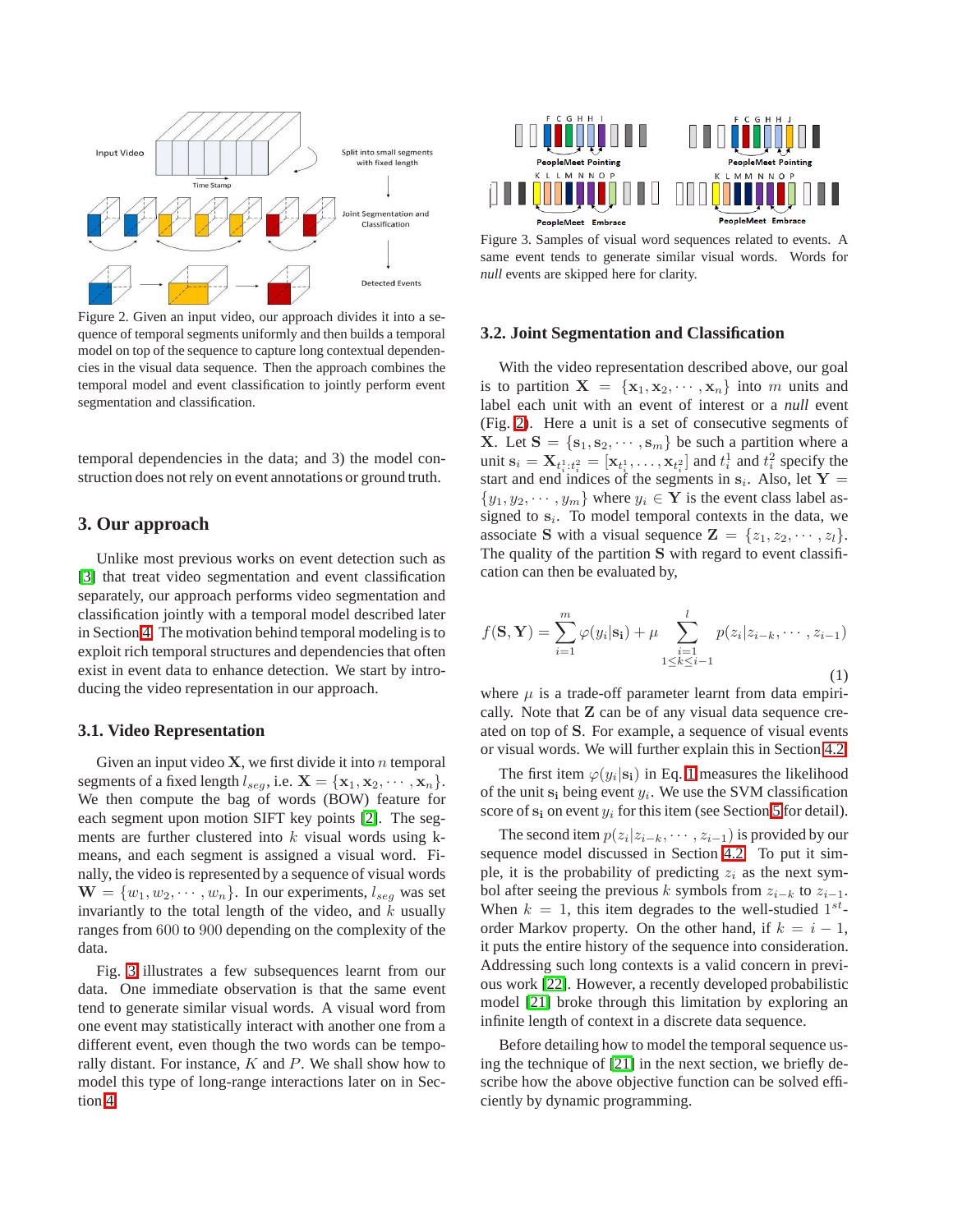

<span id="page-3-2"></span>Figure 4. An example in [\[21\]](#page-7-0) of prefix trie and prefix tree for the string *oacac*

#### **3.3. Dynamic Programming**

Performing segmentation on a new video sequence Xcan be casted into the task of maximizing the objective function  $f(\mathbf{S}, \mathbf{Y})$ . Given any video flip  $\mathbf{X}_{0:u}$  with length  $u \in (0, n]$ . let us consider a variation objective function  $f(\mathbf{S}, \mathbf{Y}, u)$  according to u. Let  $\mathbf{Z}_{u-l:u}$  be the visual sequence of  $\mathbf{X}_{u-l:u}$ and  $\mathbf{Z}_{0:u-l} = \{z_1, z_2, \dots\}$  be the union of visual sequences backward. The transition function  $\theta(u, l)$  can be expressed as:

$$
\theta(u,l) = max(\varphi(y|\mathbf{X}_{u-l:u}) + \mu P(Z_{u-l:u}|\mathbf{Z}_{0:u-l})
$$
  

$$
l_{min} \le l \le l_{max}
$$
 (2)

where y ranges all the possible event labels.  $[l_{min}, l_{max}]$ gives the minimum and maximum durations of an event, which can be obtained from ground truth. The final task is to compute  $f(\mathbf{S}, \mathbf{Y}, \text{len}(\mathbf{X}))$ , which can be done by:

$$
f(\mathbf{S}, \mathbf{Y}, u) = \underset{l_{min} \le l \le l_{max}}{\arg \max} \{ \theta(u, l) + f(\mathbf{S}, \mathbf{Y}, u - l) \} \tag{3}
$$

Unlike [\[6\]](#page-7-12) which does exhaust search on each frame in the dynamic programming, our approach searches only on segments. The complexity of the implementation for segmentation on **X** is  $O(m \frac{(l_{max} - l_{min} + 1)}{l_{max}})$  $\frac{-l_{min}+1)}{l_{seg}}len(\mathbf{X})).$ 

### <span id="page-3-0"></span>**4. Temporal Modeling by Sequence Memoizer**

To solve Eq. [1,](#page-2-2) we need to compute the probability of a visual label  $z_i$  conditioned on an observed sequence  $\{z_{i-k}, \dots, z_{i-1}\}$ . We adopt the Sequence Memoizer (SM) [\[21\]](#page-7-0) here for such a purpose.

#### **4.1. Sequence Memoizer (SM)**

Sequence Memoizer (A Stochastic Memoizer for Sequence Data) is an unbounded-depth, hierarchical, Bayesian nonparametric model of discrete sequences. Compared to other techniques for sequence modeling, the SM can more effectively learn a joint distribution over discrete sequences of flexible lengths and capture long-range dependencies. The approach has demonstrated state-of-the-art results for language modeling and data compression.

Given a sequence of discrete random variables  $x_{1:T}$  =  $\{x_1, x_2, \dots, x_T\}$  of arbitrary length T, each taking values in a symbol set. The joint distribution over the sequence estimated by the SM is

$$
p(\mathbf{x}_{1:T}) = \prod_{i=1}^{T} p(\mathbf{x}_i | \mathbf{x}_{1:i-1})
$$
 (4)

which hints that each  $x_i$  is predicted given a context of all preceding variables  $x_{1:i-1}$ . Note that this is different from an  $n^{th}$ -Markov assumption as T here can go to infinity theoretically.

The SM represents a sequence by a prefix trie (Fig[.4.](#page-3-2)a), or a more efficient prefix tree (Fig. [4.](#page-3-2)b) that can be constructed from an input string in linear time and space complexity. Based on this representation, the SM places a Pitman-Yor prior (PYP) to approximate the frequency of each subsequence in the tree. This nicely addresses the problem of insufficient training data often encountered by traditonal sequence modeling based on  $n$ -th Markov assumption. Mathematically, the probability of  $s \in \sum$  given its previous context s',  $G_{\{s\}}$ , is expressed by

$$
G_{\left[\mathbf{s}\right]}|d_{\left[\mathbf{s}\right]},c_{\left[\mathbf{s}\right]},G_{\left[\mathbf{s}'\right]}\sim\mathcal{PV}(d_{\left[\mathbf{s}\right]},c_{\left[\mathbf{s}\right]},G_{\left[\mathbf{s}'\right]}),\tag{5}
$$

where  $c$  and  $d$  are the parameters of the Pitman-Yor prior.  $[s] = [ss']$ . As shown in [\[21\]](#page-7-0), using some special analytic marginalization technique,  $G_{\{s\}}$  can be computed efficiently in linear time. We refer the reader to [\[21\]](#page-7-0) for further details.

In SM, the later symbols in a context are more important in predicting the subsequent symbol. Based on this idea, in the example illustrated in Fig. [3,](#page-2-0) the similarity between the two subsequences shown at the bottom  $(i.e. \cdots KLLMNNOP \cdots$  and  $\cdots KLMMNNOP \cdots$ ) is high as they share a long suffix. On the other hand,  $K$  is more important than others for predicting  $L$  as  $KL$  occurs in both of the two subsequences.

#### <span id="page-3-1"></span>**4.2. Temporal Sequence Modeling**

A natural thought is to apply the SM to model an event sequence, similar to what an HMM does. This is straightforward and can be done easily by setting  $z_i$  in Eq. [1](#page-2-2) to  $y_i$ directly. We call this method *event-level sequence modeling* (ESM). However, such a method, though being widely practiced, requires ground truth for model learning. As pointed out previously in Section [1,](#page-0-1) this model can not take full advantage of the SM due to event sparsity and extremely unbalanced distribution, and is also less robust in handling *null* events.

Realizing that Eq. [1](#page-2-2) takes flexible visual sequences, we model the visual word sequence with the SM in Eq. [1.](#page-2-2) Such modeling at a granular level, referred to as segment-level sequence modeling (SSM) here, turns out to be more effective and robust in our experiments. This largely lies in that a) a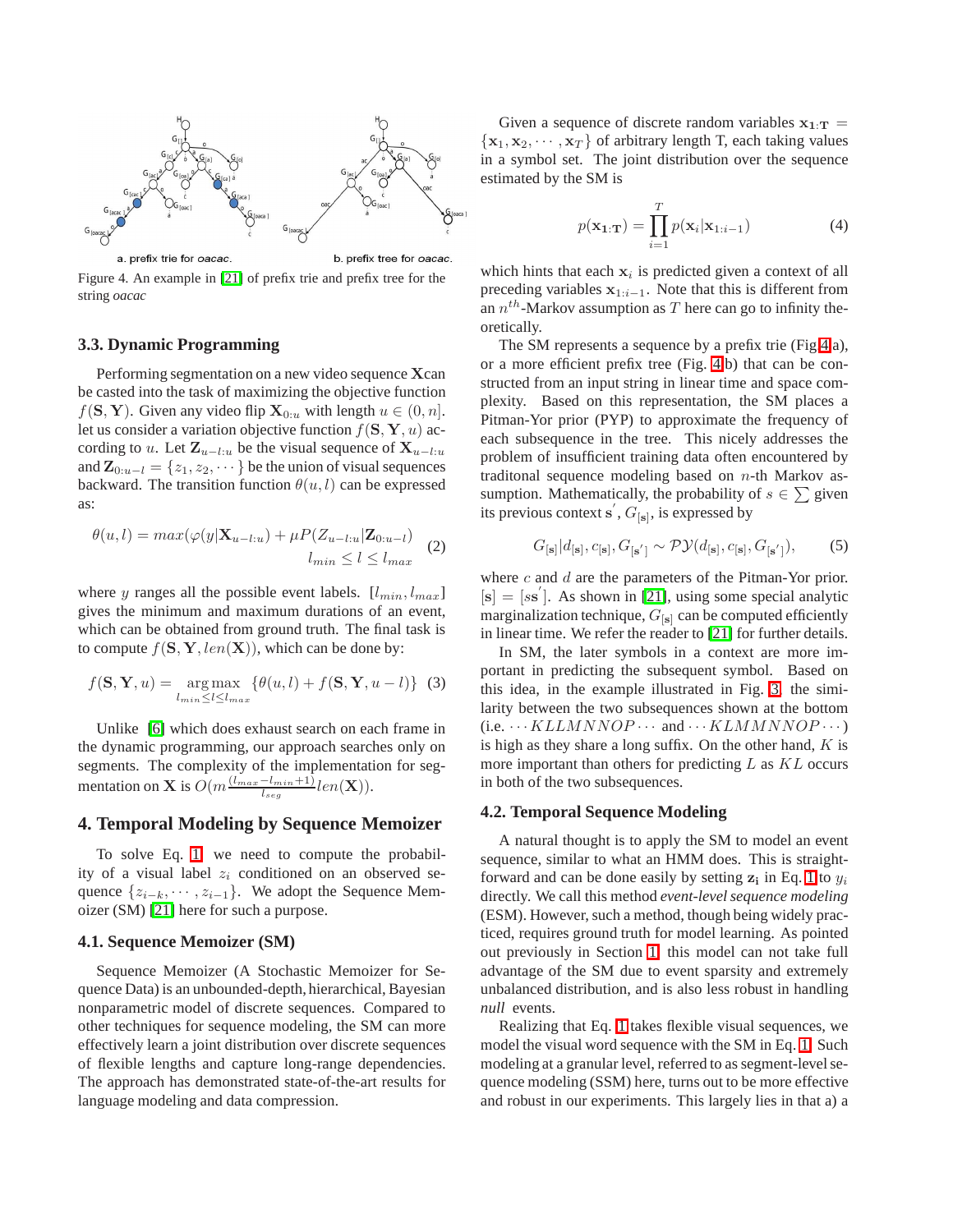large number of visual words are more likely to present a power-law distribution than real events that are usually only a few; and b) the sequence model is constructed in a purely data-driven way, not from the event annotations.

We now show how to compute  $p(z_i|z_1 \cdots z_{i-1})$  with the SM. Remember that the visual label  $z_i$  is associated with a unit  $\mathbf{s}_i = [\mathbf{x}_{t_i^1}, \dots, \mathbf{x}_{t_i^2}],$  which can be represented by a sequence of visual words  $[w_{t_i^1}, \ldots, w_{t_i^2}]$  (See Section [3\)](#page-2-3). By taking this into account and applying a chain rule, we can obtain,

$$
p(z_i|z_{i-k}\cdots z_{i-1}) = p(w_{t_i^1},\ldots,w_{t_i^2}|w_{t_{i-k}^1},\ldots,w_{t_{i-1}^2})
$$
  
= 
$$
\prod_{j=t_i^1}^{t_i^2} p(w_j|w_{t_{i-k}^1},\ldots,w_{j-1})
$$
  
(6)

By setting  $k = i - 1$  in the above equation, the last item become  $p(w_j | w_1, \ldots, w_{j-1})$ . This can be computed by the SM efficiently.

# <span id="page-4-0"></span>**5. Event Classification**

In Eq. [1,](#page-2-2) we need to evaluate  $\varphi(y_i|\mathbf{s_i})$  for any possible length  $l$  ( $l_{min} \le l \le l_{max}$ ) of a unit  $s_i$  on all events including the *null* event class. We note that the temporal length of ground truth events can vary significantly. For example, the maximum length of a *PersonRuns* event is up to 1000 frames while the minimal length is only 10 frames. Such diversity in duration brings information loss if we learn a classification model with a single fixed temporal scale. We thus propose to learn classifiers on multiple temporal scales to match the initial video segmentation by a fixed length of  $l_{seg}$  frames described in Section [3.1.](#page-2-4)

Let  $h = (l_{max} - l_{min})/l_{seg}$ . Then it suffices to solve Eq. [1](#page-2-2) if we train  $h$  classifiers for each event at each scale from  $l_{seg}$  to  $h * l_{seg}$ . In all our experiments, we used the same temporal range  $(30 - 120$  frames) for all events and built 4 classifiers for each event at 30, 60, 90, and 120 frames, respectively, for efficiency. Note that this is consistent with the fact:  $l = h * l_{seg}$ ,  $(h = 2, 4, 6, 8)$ ,  $l_{seg} = 15$ and  $l_{min} \leq l \leq l_{max}$ . we use multi-class SVM [\[4\]](#page-7-21) to train a model for each event class.

# **6. Experimental Results**

We tested our proposed approaches on two challenging datasets: *Hollywood* [\[11\]](#page-7-1) and TRECVID Surveillance Event Detection (*SED*) [\[15\]](#page-7-9). The former is a human action dataset retrieved from popular movies while the latter is a visual event detection dataset collected from a surveillance environment.



Figure 5. Typical video shots of the *SED* dataset. From left to right are *Pointing*, *CellToEar* and *PersonRuns* events.

#### <span id="page-4-1"></span>**6.1. Experimental Setup**

We developed three sequence models based on the SM technique. The first one (*ESM-*∞), as described in Section [4.2,](#page-3-1) performs sequence modeling at event level, taking a full length of context into account. The second one (*ESM*-1), is a special case of the first one with only  $1^{st}$ order dependency considered, in a similar spirit of HMMs. The last one (*SSM*- $\infty$ ) is what we propose, i.e. a segmentlevel sequence model exploiting a full length of context. These models are integrated into the framework described in Section [3](#page-2-3) for event detection.

**Baselines** We implemented the approach proposed by Hoai *et. al*. in [\[6\]](#page-7-12) and used it as the primary baseline in our evaluation. This approach performs joint segmentation and classification of human actions based on maximizing the margins of the top two event classification scores. However, it does not consider temporal relationships among events. On the *SED* dataset, in addition to Hoai's work, the approach developed by Chen *et. al* [\[3\]](#page-7-15) was included in our comparison. While Chen's approach conducts event detection by sliding window, it has acheived state-of-the-art performance on the *SED* dataset, ranking on the top on 4 events out of 7 in the TRECVID SED 2012 evaluation.

**Features for Classification** We used STIP features [\[11\]](#page-7-1) for event classification on *Hollywood*, and spatial-temporal Fisher Vector features [\[3\]](#page-7-15) on *SED*. We adopted the Multiclass SVM method [\[4\]](#page-7-21) to train a classifier for each event (action) plus a *null* event (action) class for all the approaches in comparison except Chen's, which does multiclassification using the one-against-all methodology. For each class, 4 classifiers were built at different temporal scales of 30, 60, 90 and 120 frames, respectively.

**Event Detection and Evaluation** To generate visual sequences for training our model *SSM-*∞, we used k-means to cluster a sequence of uniformly divided segments. On *Hollywood*, k was fixed to 200 in all the tests. On *SED*, we empirically determined  $k$  for each camera, which usually ranges between 600 and 900. A more detailed analysis on k is provided later in Section [6.4.](#page-6-0)

For each video in our evaluation, we first ran our approaches to find the optimal segmentation and class labels. At that point, each segment is assigned to a particular event class with a start and end frame. We then align the detection results with the ground truth (i.e the reference annotations) using a Bipartite matching method developed in [\[10\]](#page-7-22). If a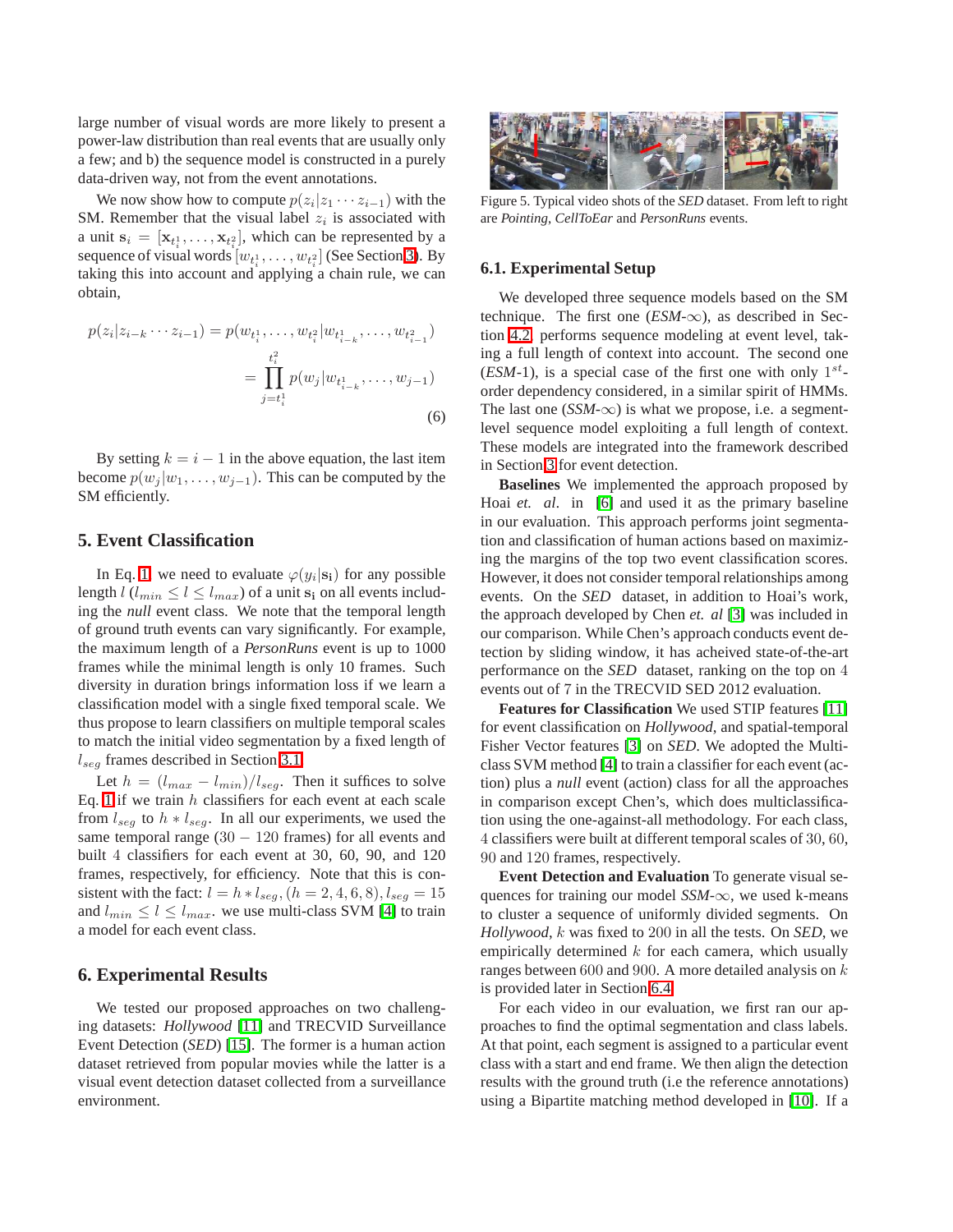| Events      |      | Hoai <sup>[6]</sup> |      | ESM1 |      | $ESM-\infty$ | $SSM-\infty$ |      |  |
|-------------|------|---------------------|------|------|------|--------------|--------------|------|--|
|             |      |                     |      |      |      |              |              |      |  |
| AnswerPhone | 0.64 | 0.35                | 0.64 | 0.35 | 0.62 | 0.31         | 0.67         | 0.35 |  |
| HugPerson   | 0.46 | 0.37                | 0.45 | 0.33 | 0.44 | 0.35         | 0.47         | 0.37 |  |
| Kiss        | 0.44 | 0.49                | 0.43 | 0.51 | 0.43 | 0.49         | 0.44         | 0.49 |  |
| SitDown     | 0.36 | 0.40                | 0.37 | 0.43 | 0.34 | 0.40         | 0.35         | 0.43 |  |
| Overall     | 0.47 | 0.40                | 0.47 | 0.40 | 0.46 | 0.39         | 0.48         | 0.41 |  |

<span id="page-5-0"></span>Table 1. Precisions (P) and Recalls (R) of different approaches on the new data set created from *Hollywood* (no temporal relationships among actions)

detection is matched to a true event, it is considered a true positive. otherwise it is a false positive.

#### **6.2. Evaluation on Hollywood Dataset**

**Data** *Hollywood* is a video dataset focusing on realistic human actions. These actions include *AnswerPhone, Hug-Person, Kiss, SitDown, SitUp, GetOutCar, HandShake,* and *StandUp*. This dataset is divided into two disjoint subsets with 219 video samples in the training set and 211 in the test set, respectively. Following [\[6\]](#page-7-12), we selected the first four classes as actions to be recognized, and treated the others as *null* class.

Since *Hollywood* contains only pre-segmented clips, we created new video clips of longer durations for our evaluation purpose, by concatenating video clips picked from the original dataset. Two such datasets were created, both using all the clips from the training and testing sets. In the first one the clips were selected in an random order for concatenation. In the second one, in order to enforce temporal relationships, some clips were selected to exhibit temporal dependency. Specifically, we inserted some actions with 1 order dependency (such as *SitDown-AnswerPhone*) and 2 order dependency (such as *HugPerson-Kiss-SitDown*) to the data. A total of about 40 such video samples were formed in such a way, half into the training set and half into the testing set.

**Results** We reported the results on *Hollywood* by standard precision and recall metrics. As shown in Table [1,](#page-5-0) when there are no temporal relationships among events in the data, all approaches perform similarly, with our proposed approach (*SSM-*∞) doing slightly better than others. However, when temporal dependencies were added to events in the data, all the approaches with temporal modeling outperform the baseline, suggesting that temporal information is helpful for event detection. As expected, *SSM-*  $\infty$  achieves the best results in terms of both precision and recall, demonstrating a large improvement over the baseline. There is not much difference between *ESM*-1 and *ESM-*∞ in this test, because the datasets were contrived to exhibit only simple temporal relationships and the scenes in the clips differ significantly from movie to movie, leaving little long temporal context for exploitation.

| Events      |      | Hoai <sup>[6]</sup> |      | ESM1 |      | $ESM-\infty$ | $SSM-\infty$ |      |  |
|-------------|------|---------------------|------|------|------|--------------|--------------|------|--|
|             |      |                     |      | R    |      |              |              |      |  |
| AnswerPhone | 0.64 | 0.32                | 0.65 | 0.36 | 0.64 | 0.32         | 0.64         | 0.43 |  |
| HugPerson   | 0.46 | 0.29                | 0.49 | 0.33 | 0.48 | 0.33         | 0.51         | 0.33 |  |
| Kiss        | 0.40 | 0.48                | 0.42 | 0.52 | 0.42 | 0.52         | 0.44         | 0.59 |  |
| SitDown     | 0.36 | 0.36                | 0.38 | 0.38 | 0.39 | 0.38         | 0.39         | 0.38 |  |
| Overall     | 0.47 | 0.36                | 0.48 | 0.40 | 0.48 | 0.39         | 0.50         | 0.42 |  |

Table 2. Precisions (P) and Recalls (R) of different approaches on the new data set created from *Hollywood* (with enforced temporal relationships among actions)

#### **6.3. Evaluation on SED Dataset**

The SED dataset was captured from 5 surveillance cameras at different locations in a busy airport. The dataset has been used in the TRECVID SED evaluation track since 2009 to support the development of technologies of visual event detection in a large collection of streaming video data. It contains 10 surveillance events with people engaged in particular activities. Among them, 7 events were used in the TRECVID 2012 evaluation, including *CellToEar*, *Embrace*, *ObjectPut*, *Pointing*, *peopleMeet*, *PeopleSplitUp* and *PersonRuns*. This is an extremely challenging dataset for event detection, due to many confounding issues such as high-level activity, camera view changes, large variances of events (i.e. PeopleMeet) and small objects (i.e. Cell-ToEar) (Fig. [5\)](#page-4-1). The annotations of *SED* only include temporal extents and event labels.

We used the development set of *SED* (about 100 hours of video data) for our evaluation. The data were split into two equal parts for training and testing.

**Results** The results of different approaches on *SED* are listed in Table [3.](#page-6-1) In addition to precision and recall, the scores of the Detection Cost Rate (DCR), a performance metric adopted in the TRECVID evaluation [\[16\]](#page-7-23), are provided in Table [3.](#page-6-1) Basically, DCR is a linear combination of two errors: Missed Detections and False Alarms. It reflects a tradeoff between these two types of errors by weighing them differently in scoring. *A lower DCR indicates a better performance*. More details about this metric can be found in [\[16\]](#page-7-23).

First, we observe that while Hoai's approach performs reasonably well on *Hollywood* against other approaches, it fails to yield comparable results on *SED*. Also, it has very low recalls for *Cell2Ear*, *ObjectPut* and *Pointing* events, the most difficult ones to detect in this dataset. On the other hand, with the help of temporal information, *ESM*-1 already achieves similar performance to Chen's approach. By further exploring longer temporal contexts, *ESM-*∞ and *SSM-*  $\infty$  outperform Chen's approach, clearly demonstrating the benefit of modeling more complex temporal interactions in the sequence data.  $SSM$ - $\infty$  produces the best results on all the events except on *Cell2Ear*. Some of the difficult events such as *Pointing* and *ObjectPut* have seen significant improvements in  $SSM$ - $\infty$  over the baselines, indicating the efficacy of temporal modeling by our approach. We also no-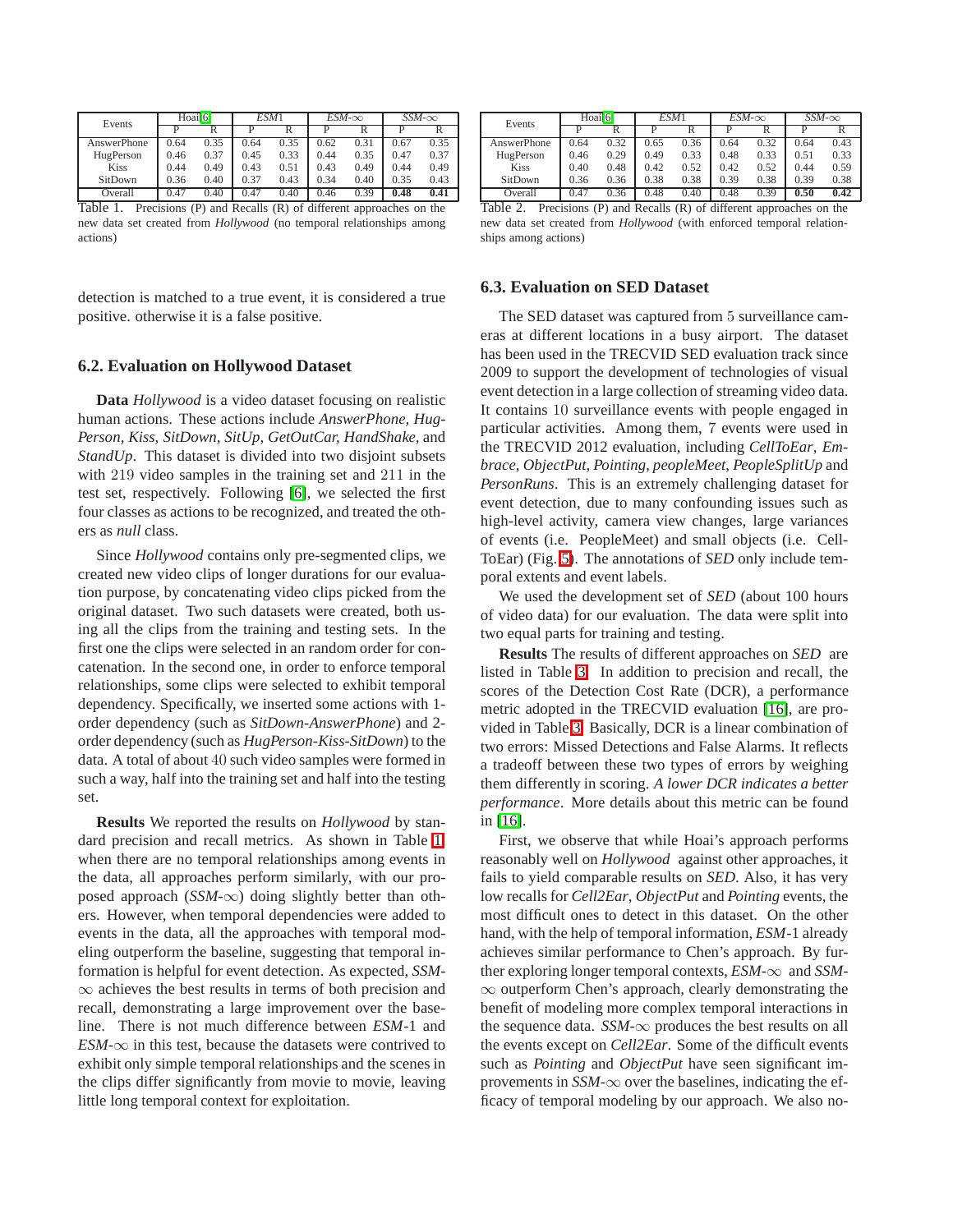| #Ground<br>Events<br>truth |      | Chen[3] |      | Hoai[6] |      | ESM <sub>1</sub> |       |      | $ESM-\infty$ |       |               | $SSM-\infty$ |       |           |      |                  |
|----------------------------|------|---------|------|---------|------|------------------|-------|------|--------------|-------|---------------|--------------|-------|-----------|------|------------------|
|                            |      |         |      | DCR     |      |                  | DCR   |      |              | DCR   |               |              | DCR   |           |      | DCR <sup>-</sup> |
| Cell2Ear                   | 374  | 0.2     | 0.06 | 0.953   | 0.13 | 0.0              | .002  | 0.30 | 0.06         | 0.953 | ).34          | 0.07         | 0.933 | $_{0.28}$ | 0.05 | 0.95             |
| Embrace                    | 479  | 0.13    | 0.27 | 0.835   | 0.12 | 0.24             | 0.856 | 0.14 | 0.27         | 0.833 | 0.15          | 0.28         | 0.812 | 0.17      | 0.34 | 0.764            |
| ObjectPut                  | 1898 | 0.33    | 0.05 | 0.985   | 0.43 | 0.01             | .001  | 0.39 | 0.05         | 0.969 | 0.44          | 0.06         | 0.941 | 0.45      | 0.09 | 0.918            |
| PeopleMeet                 | 1376 | 0.19    | 0.27 | 0.931   | 0.17 | 0.26             | 0.942 | 0.19 | 0.27         | 0.933 | 0.19          | 0.28         | 0.919 | 0.20      | 0.28 | 0.913            |
| SplitUp                    | 762  | 0.20    | 0.37 | 0.819   | 0.17 | 0.32             | 0.897 | 0.21 | 0.36         | 0.767 | $0.2^{\circ}$ | 0.36         | 0.764 | 0.22      | 0.38 | 0.715            |
| PersonRun                  | 365  | 0.21    | 0.52 | 0.573   | 0.19 | 0.44             | 0.761 | 0.20 | 0.51         | 0.569 | 0.20          | 0.52         | 0.564 | 0.23      | 0.59 | 0.499            |
| Pointing                   | 2338 | 0.21    | 0.12 | .009    | 0.20 | 0.03             | .018  | 0.21 | 0.11         | 0.998 | 0.22          | 0.13         | 0.983 | 0.26      | 0.19 | 0.958            |
| Overall                    | 7592 | 0.19    | J.15 | N/A     | 0.20 | 0.17             | N/A   | 0.20 | 0.19         | N/A   | 0.24          | 0.22         | N/A   | 0.25      | 0.27 | N/A              |

<span id="page-6-1"></span>Table 3. Precisions(P), Recalls(R) and DCRs of different approaches on *SED*. Note that a lower DCR score indicates a better performance. The overall DCR performance is not available as the evaluation tool provided by TRECVID only outputs a score for each individual event.



<span id="page-6-2"></span>Figure 6. The performance (precision and recall) comparison using different lengths of temporal contexts.

tice that our temporal modeling tend to have little effect on those events exhibiting no evident temporal dependencies on other events, such as *Cell2Ear* and *PeopleRun*.

#### <span id="page-6-0"></span>**6.4. Discussions**

Below we provide more detailed analysis of our approach to support our main claims in this paper.

**Long-range Temporal Dependencies.** To demonstrate the efficacy of exploiting long-range temporal dependencies in modeling, we compared the performance of our proposed approach with the *n*-gram temporal model [\[22\]](#page-7-20). Fig [6](#page-6-2) clearly illustrates the benefit of modeling long-range temporal contexts in the data. As the range of temporal dependencies increases, the performance improves consistently.

**Effects of Ground Truth.** To further understand the effects of ground truth in temporal modeling, we designed an experiment by comparing the results of our approaches using the original ground truth set and a reduced one. Specifically, we took out two events (i.e. *PeopleMeet* and *SplitUp*) from the event annotations on Camera 1 in *SED*, and ran *ESM-* $\infty$  and *SSM-* $\infty$  with the modified annotations. Note that these two masked out events have significant contributions to the temporal patterns in *SED*. From Table [4,](#page-6-3) we can see that  $ESM-\infty$  cannot stand up to expectation without the temporal relationships explicitly indicated in the ground truth. In comparison,  $SSM$ - $\infty$  has not been affected much by the imperfect annotations. This experiment strongly supports our claim that at sub-event level granularity it is much

| events    |      | $ESM-\infty$ |            | $SSM-\infty$ |      |       |  |  |
|-----------|------|--------------|------------|--------------|------|-------|--|--|
|           | D    |              | <b>DCR</b> |              |      | DCR   |  |  |
| Pointing  | 0.27 | 0.12         | 1.004      | 0.36         | 0.20 | 0.950 |  |  |
| PersonRun | 0.11 | 0.20         | 0.806      | 0.15         | 0.30 | 0.785 |  |  |
| ObjectPut | 0.39 | 0.06         | 0.944      | 0.45         | 0.09 | 0.933 |  |  |
| Embrace   | 0.18 | 0.22         | 0.809      | 02           | 0.33 | 0.785 |  |  |

<span id="page-6-3"></span>Table 4. performance of  $ESM$ - $\infty$  and  $SSM$ - $\infty$  based on only partial ground truth (only on Camera SED-1)



<span id="page-6-4"></span>Figure 7. Performance of our approach varying by the number of visual words on two subsets (SED-1 and SED-2)

more effective for the SM to capture the temporal dependencies.

**Sensitivity Analysis** K-means clustering is used to generate visual sequences for our modeling. Choosing a proper  $k$  can help discover fine-detailed temporal structures in the data. Generally speaking,  $k$  has to do with the complexity of the data. The more complex the scene is, a larger  $k$ is expected. In our experiments we empirically determined the number of visual words on each camera. To better understand how k affects the performance, we assessed the sensitivity of performance with respect to  $k$ . As illustrated in Fig [7,](#page-6-4) while some careful tuning of  $k$  is desirable for better performance, choosing a  $k$  between 600 and 800 on the *SED* dataset can yield reasonably good performance.

## **7. Conclusions**

In this paper we have proposed a joint-segmentationdetection framework with temporal dependencies among events considered to enhance detection in videos. The dependencies are learned on visual word sequences using Squence Memoizer, which can capture long range dependencies and power-law characteristics. In addition, our model is constructed without relying on event annotations and is capable to handle *null* events well. We have shown